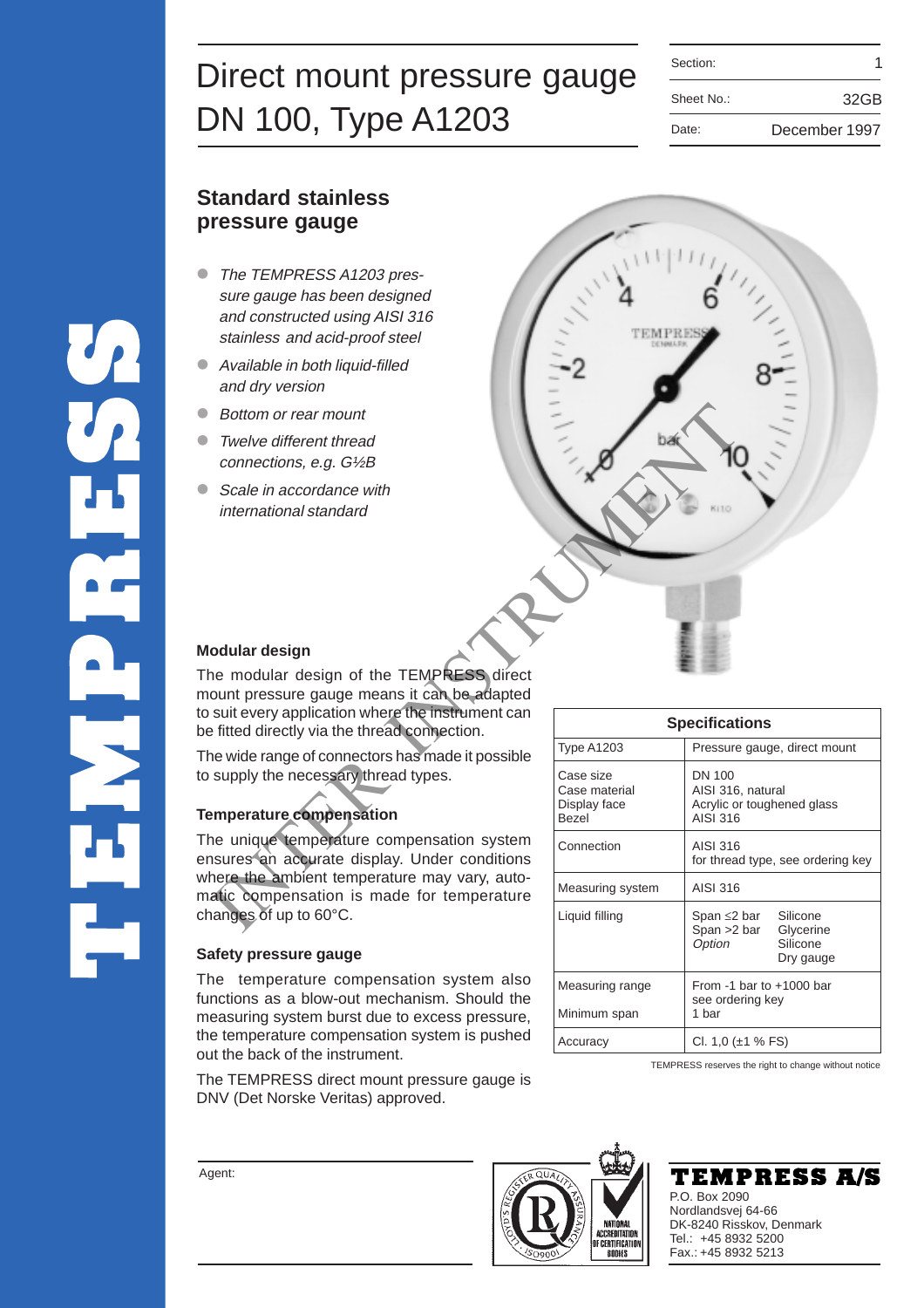### **Media and ambient temperatures**

|                     |                       | Media temperature                  |                                                 |                                 |                                          | <b>Ambient temperature</b>         |                                                            |                                  |                                          |
|---------------------|-----------------------|------------------------------------|-------------------------------------------------|---------------------------------|------------------------------------------|------------------------------------|------------------------------------------------------------|----------------------------------|------------------------------------------|
| Dry gauge           | Glass type            | min.                               | max.                                            | min.                            | max.                                     | min.                               | max.                                                       | min.                             | max.                                     |
| Standard gauge      | Acrylic<br>Toughened  | $-20^{\circ}$ C<br>$-20^{\circ}$ C | 130°C<br>$200^{\circ}$ C                        | $-4$ °F<br>$-4$ °F              | $265^{\circ}$ F<br>390°F                 | $-10^{\circ}$ C<br>$-10^{\circ}$ C | $70^{\circ}$ C<br>$120^{\circ}$ C                          | $14^{\circ}F$<br>$14^{\circ}F$   | $160^{\circ}F$<br>$250^{\circ}$ F        |
| Liquid filled gauge | Filling liquid        |                                    |                                                 |                                 |                                          |                                    |                                                            |                                  |                                          |
| Standard gauge      | Glycerine<br>Silicone | $0^{\circ}$ C<br>$-40^{\circ}$ C   | $100^{\circ}C^*$<br>$70^{\circ}$ C <sup>*</sup> | $32^{\circ}F$<br>$-40^{\circ}F$ | $210^{\circ}F^{*}$<br>$160^{\circ}F^{*}$ | $0^{\circ}$ C<br>$-40^{\circ}$ C   | $60^{\circ}$ C <sup>*</sup><br>$50^{\circ}$ C <sup>*</sup> | $32^{\circ}F$<br>$-40^{\circ}$ F | $140^{\circ}F^{*}$<br>$120^{\circ}F^{*}$ |

\*) The average value of the maximum ambient temperature and the media temperature must not exceed the maximum ambient temperature.

Example: at a media temperature of 100°C the ambient temperature must not exceed 20°C, when glycerine filled.

Media temperature + Ambient temperature  $=$   $\leq$  maximum ambient temperature ( $\frac{100^{\circ}C + 20^{\circ}C}{2} = 60^{\circ}C$ )

## **Compensated temperature range**

| Liquid filled         |               | Glycerine  | Silicone   |
|-----------------------|---------------|------------|------------|
| Span                  |               |            |            |
| $\leq$ 2 bar          | °C            | <b>NA</b>  | $0 - 40$   |
| $\leq$ 29 psi         | $\mathcal{F}$ | <b>NA</b>  | $32 - 105$ |
| $>$ 2 bar $-$ < 4 bar | °C            | $0 - 50$   | $0 - 40$   |
| $>$ 29 psi – <59 psi  | $\mathcal{F}$ | $32 - 120$ | $32 - 105$ |
| $\geq$ 4 bar          | °C            | $0 - 60$   | $0 - 50$   |
| $\geq$ 59 psi         | $\mathcal{F}$ | $32 - 140$ | $32 - 120$ |



Type number Type No. Connection Bottom ( 6 o'clock) **A120301**

Connection Rear ( 6 o'clock) **A120302**

Top (12 - ) **A120311**<br>Right (3 - ) **A120312**  $\begin{array}{c|c} (3 - 9) & \text{A120312} \\ (9 - 9) & \text{A120313} \end{array}$ - Left ( 9 - ) **A120313**

 $\big)$  **A120321** 

*<u>Be Number</u>* 

| Ordering key for A1203                                                                                                   |                                                                                                                                                                                                              |             |  |  |  |
|--------------------------------------------------------------------------------------------------------------------------|--------------------------------------------------------------------------------------------------------------------------------------------------------------------------------------------------------------|-------------|--|--|--|
| When ordering, pls. state:                                                                                               | Example                                                                                                                                                                                                      | See table   |  |  |  |
| Type number                                                                                                              | A120301                                                                                                                                                                                                      | Type number |  |  |  |
| Measuring range                                                                                                          | $0 - 10$ bar                                                                                                                                                                                                 | Range       |  |  |  |
| Connector                                                                                                                | G½B                                                                                                                                                                                                          | Connector   |  |  |  |
| Design marked by "*" are TEMPRESS standard,<br>which will be delivered if nothing else is stated in the order.           |                                                                                                                                                                                                              |             |  |  |  |
| Design:<br>filled / dry<br>scale marking<br>movement<br>glass<br>damping<br>pointer<br>0-adjust.<br>certificates<br>logo | Liquid filled *<br>Single scale *<br>Brass <sup>*</sup><br>Acrylic *<br>No damping <60 bar *<br>Incl. damping $\geq 60$ bar *<br>Standard pointer *<br>No 0-adjustment *<br>No*<br><b>TEMPRESS DENMARK *</b> | See options |  |  |  |

| <b>Connector</b> |  |  |  |  |
|------------------|--|--|--|--|
|                  |  |  |  |  |

| Connector                                                  |  |
|------------------------------------------------------------|--|
| G¼B<br>$\%$ NPT<br>$\frac{1}{4}$ flare                     |  |
| G <sup>3</sup> /8B<br>¾ NPT                                |  |
| G%B<br>$\frac{1}{2}$ NPT<br>G%B DIN                        |  |
| $G3$ AB                                                    |  |
| M12/Ø6<br>$M14 / Q$ 8<br>M <sub>16</sub> / Ø <sub>10</sub> |  |
|                                                            |  |

| Scale marking                                           |  |  |                     |  |  |
|---------------------------------------------------------|--|--|---------------------|--|--|
| Single scale*<br>Dual scale                             |  |  |                     |  |  |
| Glass                                                   |  |  |                     |  |  |
| Acrylic*                                                |  |  |                     |  |  |
| Toughened glass                                         |  |  |                     |  |  |
| <b>Pointer</b>                                          |  |  |                     |  |  |
| Standard Pointer *<br>Memory pointer<br>Maximum pointer |  |  |                     |  |  |
|                                                         |  |  | <b>Certifikates</b> |  |  |
|                                                         |  |  | $Nn^*$              |  |  |
| Calibration certificate                                 |  |  |                     |  |  |
| Mat. cert. EN 10204-2.2                                 |  |  |                     |  |  |
| <b>Markings</b>                                         |  |  |                     |  |  |
| $No*$                                                   |  |  |                     |  |  |
| 1 colour (excl. black)                                  |  |  |                     |  |  |
| 2 colours (-<br>SS sign with TAG No.                    |  |  |                     |  |  |
|                                                         |  |  |                     |  |  |

| <b>Measuring range</b>                         |                                                          |                                            |                                                                  |                                                                 |
|------------------------------------------------|----------------------------------------------------------|--------------------------------------------|------------------------------------------------------------------|-----------------------------------------------------------------|
| bar, kp/cm <sup>2</sup> , kg/cm <sup>2</sup>   | kPa                                                      | <b>MPa</b>                                 | psi                                                              | Ib/in <sup>2</sup>                                              |
| $-1 - 0$<br>$-1 - 0 - 0.6$<br>$-1 - 0 - 1$     | $-100 - 0$<br>$-100 - 0 - 60$<br>$-100 - 0 - 150$        | $-0.1 - 0 - 0.3$<br>$0 - 0.4$<br>$0 - 0.6$ | $-30"$ Hq $-0$<br>$-30$ "Hq - 0 - 15<br>$-30"$ Hq - 0 - 30       | $-30"$ Hq $-0$<br>$-30"$ Hq - 0 - 15<br>$-30"$ Hq - 0 - 30      |
| $-1 - 0 - 1.5$<br>$-1 - 0 - 3$<br>$-1 - 0 - 5$ | $-100 - 0 - 300$<br>$-100 - 0 - 500$<br>$-100 - 0 - 900$ | $0 - 1$<br>$0 - 1.6$<br>$0 - 2,5$          | $-30"$ Hq - 0 - 60<br>$-30"$ Hg - 0 - 100<br>$-30"$ Hg - 0 - 150 | $-30"$ Hg $-0 - 60$<br>$-30"$ Hg - 0 -100<br>$-30"$ Hg - 0 -160 |
| $-1 - 0 - 9$<br>$-1 - 0 - 10$<br>$-1 - 0 - 12$ | $-100 - 0 - 1500$<br>$0 - 100$<br>$0 - 160$              | $0 - 4$<br>$0 - 6$<br>$0 - 10$             | $0 - 15$<br>$0 - 30$<br>$0 - 60$                                 | $0 - 15$<br>$0 - 30$<br>$0 - 60$                                |
| $-1 - 0 - 15$<br>$-1 - 0 - 25$<br>$0 - 1$      | $0 - 250$<br>$0 - 400$<br>$0 - 600$                      | $0 - 16$<br>$0 - 25$<br>$0 - 40$           | $0 - 100$<br>$0 - 150$<br>$0 - 160$                              | $0 - 100$<br>$0 - 150$<br>$0 - 160$                             |
| $0 - 1.6$<br>$0 - 2,5$<br>$0 - 4$              | $0 - 800$<br>$0 - 1000$<br>$0 - 1600$                    | $0 - 60$<br>$0 - 100$                      | $0 - 200$<br>$0 - 250$<br>$0 - 300$                              | $0 - 200$<br>$0 - 250$<br>$0 - 300$                             |
| $0 - 6$<br>$0 - 7$<br>$0 - 10$                 | $0 - 2000$<br>$0 - 2500$                                 |                                            | $0 - 400$<br>$0 - 600$<br>$0 - 1000$                             | $0 - 400$<br>$0 - 600$<br>$0 - 1000$                            |
| $0 - 14$<br>$0 - 16$<br>$0 - 20$               | $0 - 4000$<br>$0 - 6000$<br>$0 - 10000$                  |                                            | $0 - 1500$<br>$0 - 2000$<br>$0 - 3000$                           | $0 - 1600$<br>$0 - 2000$<br>$0 - 3000$                          |
| $0 - 25$<br>$0 - 40$<br>$0 - 60$               | $0 - 16000$<br>$0 - 25000$<br>$0 - 40000$                |                                            | $0 - 4000$<br>$0 - 6000$<br>$0 - 10000$                          | $0 - 4000$<br>$0 - 6000$<br>$0 - 10000$                         |
| $0 - 100$<br>$0 - 160$                         | $0 - 60000$<br>$0 - 100000$                              |                                            | $0 - 15000$                                                      | $0 - 16000$                                                     |
| $0 - 250$<br>$0 - 400$<br>$0 - 600$            |                                                          |                                            |                                                                  |                                                                 |
| $0 - 1000$                                     |                                                          |                                            |                                                                  |                                                                 |

The table cannot be used as a conversion table